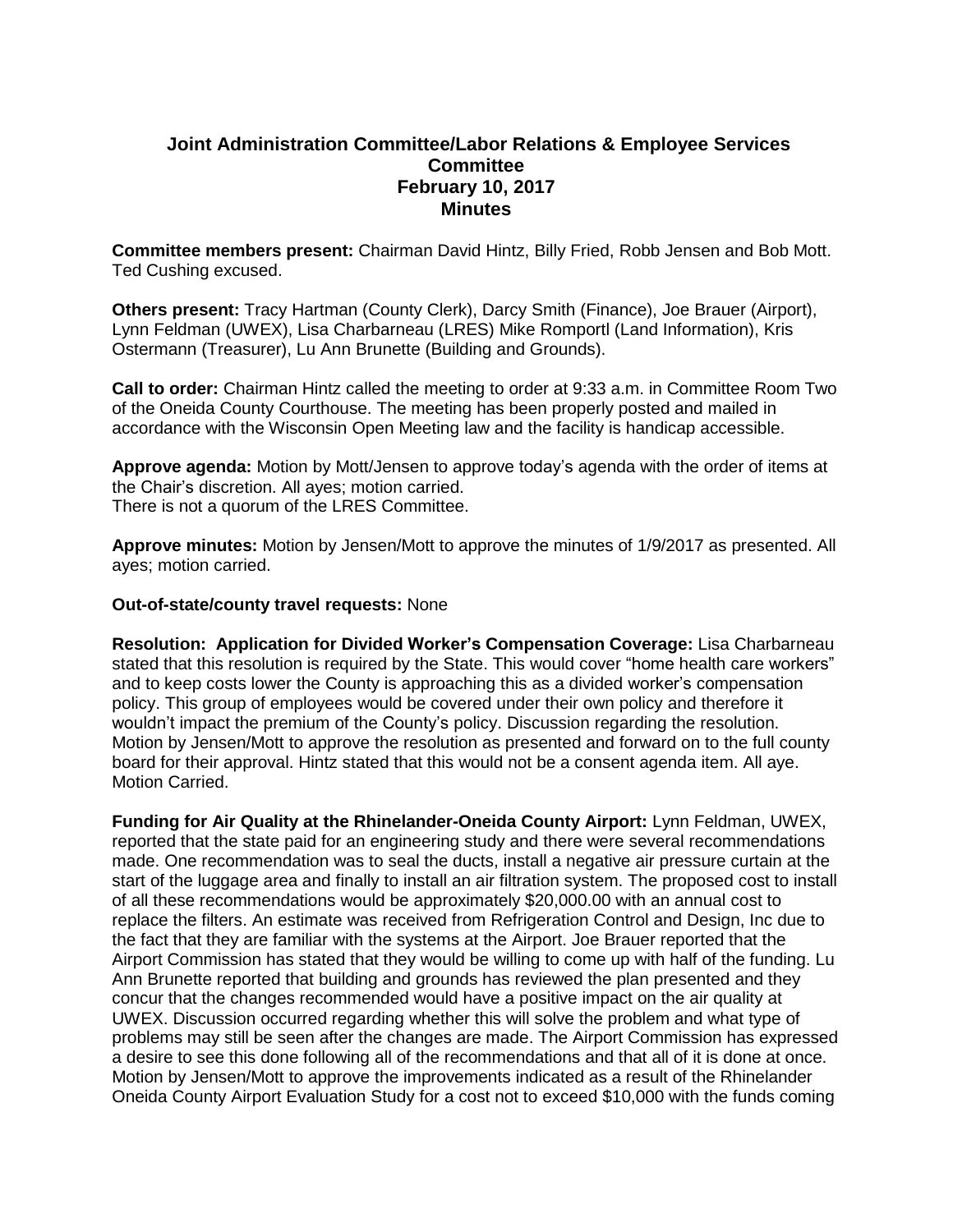from the contingency fund. Discussion regarding if there were other areas the money could come from. Brauer reported that it will take 2 weeks to get all of the equipment in and it will then take 7 working days to complete the work. All aye. Motion carried.

**Contingency Fund LIT Approval for LWCD:** This will go to the appropriate committee and come back to the Admin Committee after approval.

**Efficiency Team Report:** Hintz reported that this was initially done 5-6 years ago and it took a great effort to get it updated. Hintz thanked the committee for the work on the report. Jensen explained the process that was used by the committee to determine the ranking of programs and stated that this is only a tool to be used when looking at programs. Discussion regarding specifics of the report and how this tool can be used. Fried stated that he would like to see the administration committee review this report prior to budget talks to see if there are areas that can be looked at during budget planning. Romportl reminded the committee that overall the Efficiency Team looked at the safety of the community when ranking programs. Hintz stated that this will be introduced at a full county board meeting and each committee will be looking at their programs and able to question the report. Fried would like to see the Efficiency Team Committee stay together during the process of evaluating the report so that questions can be asked.

## **Re-Class Chief Deputy and Deputy Clerk position in the County Clerk's office:**

Charbarneau explained that when the Carlson Dettmann study was completed the Deputy Clerks in the County Clerk's office were ranked lower than other Deputy Clerks in the Courthouse. This was done because the job descriptions for these positions had a lower level of education that was required and the previous Clerk was not willing to change the job description. Charbarneau reported that the job descriptions have now been updated to reflect the education level and make the positions equitable to the rest of the Court House. Charbarneau stated that the changes fall within the 2017 budget. Motion by Mott/Hintz to approve the proposed change. Jensen clarified the fiscal impact of the changes. Mott Aye, Jensen Aye, Hintz Aye, Fried Nay. Motion passes 3-1.

#### **Vouchers, reports, purchase orders, line item transfers and updates:** *County Clerk:*

- Request for Blanket Purchase Order for Property Insurance Expenses. Discussion regarding how the insurance pays the bills and why it comes through the county. Motion by Jensen/Mott to approve the Blanket Purchase Vouchers with the addition of the payments to vendors for insurance claims upon receipt of insurance reimbursement. All nay. Motion fails.
- Motion by Jensen/Fried to approve the County Clerk's vouchers as presented. All aye. Motion passes.

### *Treasurer:*

• Motion by Hintz/Jensen to approve the bills from the Treasurer's office as presented. All aye. Motion passes.

# *ITS:*

- Motion by Hintz/Mott to approve the line item transfers as presented. All aye. Motion carried.
- Motion by Mott/Jensen to approve the ITS bills as presented. All aye. Motion carried.

### *Finance:*